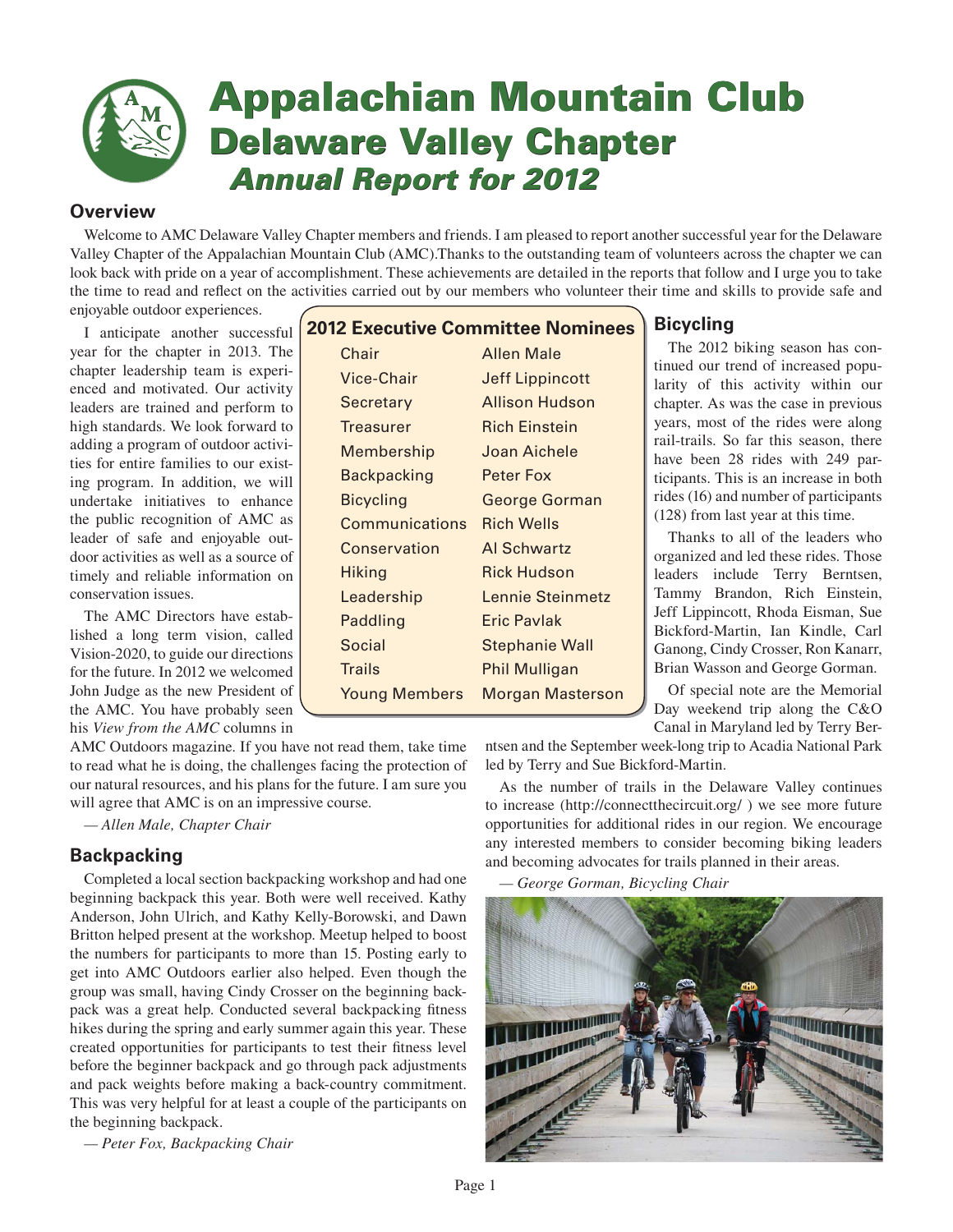### **Communications**

Simply stated the Communications Committee's job is to inform chapter members about our numerous activities and programs. The Committee publishes a quarterly newsletter, a weekly e-mail message and serves as the chapter interface with AMC headquarters on issues involving the On-line Trip Listing system, the on-line portal for listing all chapter activities. The Committee also maintains a social media site to further disseminate the chapter message.

Communications is not a one-person operation. Many chapter volunteers are actively engaged in "spreading the message." Joan Aichele maintains the subscription base for the list server that contains the e-mail addresses used to send out the weekly messages and from time-to-time important supplemental alerts. Jim Catozzi and Bill Steinmetz manage and maintain the Online Trip Listing system. Eric Pavlak edits and publishes the quarterly newsletter and Rich Einstein distributes the newsletter to those members who have requested a paper copy. Kevin Perry, our former webmaster, remains engaged by helping out with the chapter website. On behalf of the Executive Committee I thank all the dedicated volunteers who help us in "getting the word out."

A major task this year was a behind-the-scenes activity that involved installation and the turn up of a new leader membership verification feature. While trivial sounding both in its objective and in meeting a need, it was a clubwide initiative driven by the Risk Management Group and the Chapters' Committee. It involved the creation and installation of new tables that included all leaders, active and inactive, along with a list of all their committee assignments. The cutover occurred in August. The chapter only experienced a few problems which were quickly resolved.

Our social media presence continued to expand in 2012. Membership on our Meetup site has climbed to more than 2,100 members, making it one of the fastest growing sites in the Delaware Valley. Meetup allows us to present our chapter and activities to a larger audience and helps to keep people engaged in outdoor activities, an essential element in the AMC mission. Less than 20 percent of our trips are listed on Meetup and the expanded audience has encouraged many leaders to become more active by posting more trips than they might otherwise without that additional exposure.

The redesign of our website remains a goal. While the website is rich with extensive links to additional resources, it is not the most attractive site around. Many of the site resources, such as links to other area organizations, directions to parking areas and the various guides remain very popular, with many seeing several hundred visits each week. In 2013 there will be a steppedup effort to recruit additional volunteers with technical skills to help us with the web redesign.

As always, we are looking for volunteers and look forward to 2012.

*— Rich Wells, Communications Chair*

# **Hiking**

AMC Delaware Valley Chapter hiking activities were extremely busy in 2012 with so many diverse and successful hiking and winter sports events. Weather in the winter was mild compared to the previous years and the summer was scorching hot but our leaders found time to get out there and support hikers with many, many fun trips.



 As in previous years, our chapter continues to host many weekly hikes for the enjoyment of all ability level of hikers. As usual there are a number of ongoing weekly hikes on Monday, Tuesday and Thursday nights and a weekly Wednesday day hike in the Philadelphia region. Thank you to the leaders who get out there and do these week after week. Turnouts have been outstanding on the Thursday hikes in Valley Forge National Park and the alternate hike across the river at the Lower Perkiomen Park.

In 2012, many of our more adventurous leaders took participants to the Catskills, White Mountains in New Hampshire, AT in Virginia, Chincoteague, and to that wonderful national park – Acadia. As we move toward 2013, we can only hope that they will all offer the same number or more of these out of area excursion. One additional continuation series this year was the PA AT Series led by John Rowen. At the time of this article, John and his group have moved all the way from the Delaware Water Gap to just outside of Harrisburg. We are looking forward to his next set of hikes along the AT and as we all can imagine completing PA in 2013. Weekends continue to be very busy with so many new destinations. We have been fortunate to have hikes scheduled in three to four different geographical destinations, thus allowing persons from our entire area to participate without driving too far to join in. Beach walks, rock scrambles, off trail bushwhacking, slow paced birder walks, geocache hikes and urban hikes in Philadelphia and New York City have all been successful over the years and 2012 was no exception. This year we saw a marked increase in the number of hikes set for the more adventurous and fit hikers. These popular hikes are in the Delaware Water Gap, the Pinnacle and Pulpit trails, the Pocono area state parks, and anywhere along the AT. The New Jersey Highland region has also gained in popularity.

As Hike Chair, I am always looking for ways to encourage and broaden our hike activities and in 2012; one such activity seems to have caught on with our longtime member and leader Mike Manes. He has led quite a few hikes and walks to inventory and promote the restoration of the American Chestnut tree. If you've ever hiked with Mike, you'll know that he keeps his eye on the trail and in the woods looking for these vanishing giants.

In conclusion, it is my hope that in 2013 we can broaden our hiking schedule in the South Jersey area, the Chester County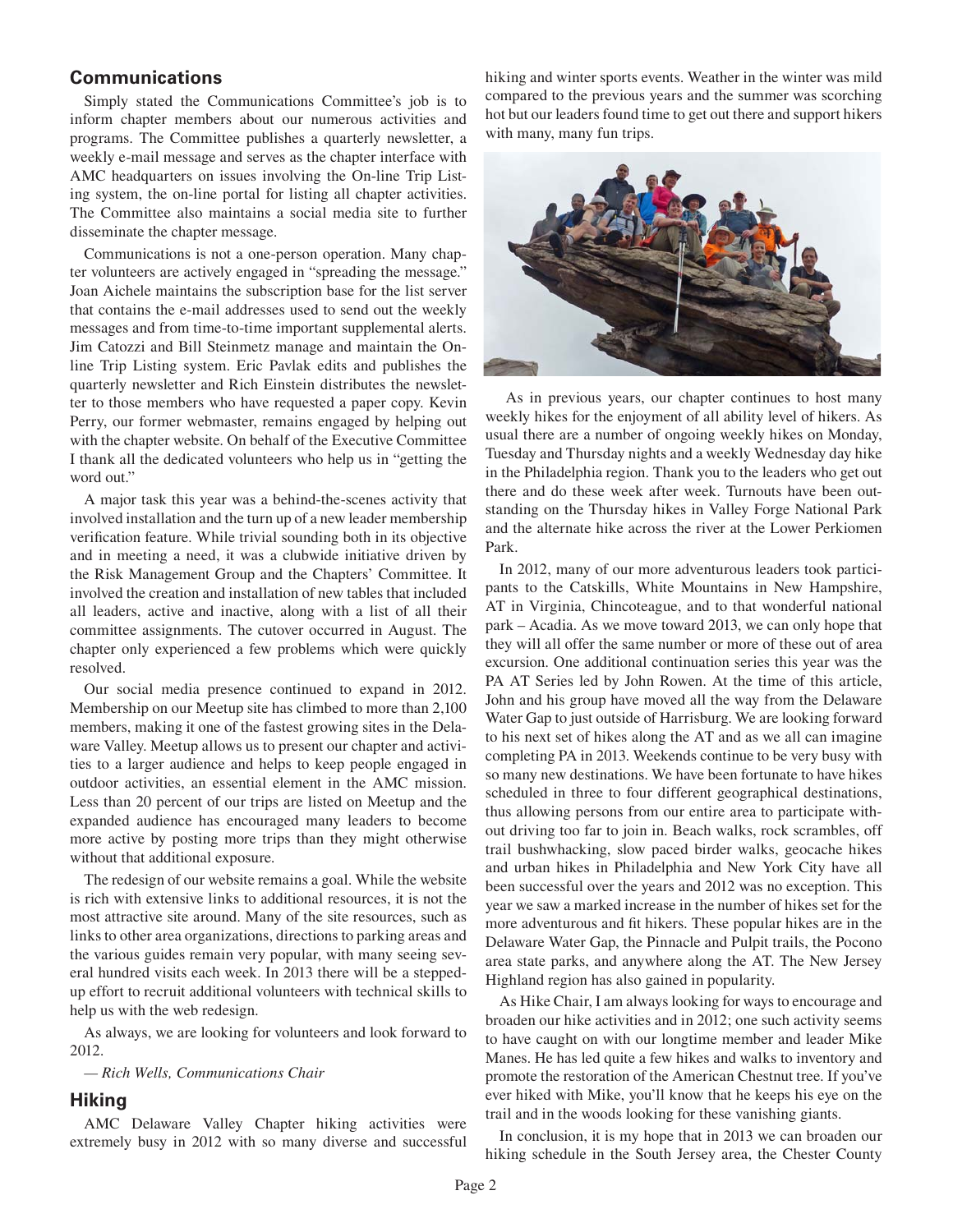and Berks County area and perhaps find some "local" to continue the AT series north through New Jersey and into New York State. AMCDV is always open to suggestions so if you have anything you want to try, let's talk.

*— Rick Hudson, Hiking Chair*

## **Leadership**

The goals of the Leadership Committee are to conduct ongoing leadership and safety training, encourage the recruitment and mentoring of new leaders, manage the safety and liability aspect of AMC activities, and administer chapter leadership policies.

The DV Chapter's annual Outdoor Leadership Training course took place on the weekend of April 13-15, 2012 at the Nockamixon State Park Environmental Education Center. The 19 participants in this year's course were: Adam Ambrus, Sarah Berg, Kathy Corpora, Ann Marie Drosnock, Connie Farley, Sue Fatula, Cathy Frankenberg, Cindy Friel, John Garner, Donald Garrido, Judy Iden, Frances Liao, Brad Morith, John Nichols, Adrian Noble, Elan Ovall, Malcolm Preece, Susan Renton-Dice, and Matt Stopa. A number of the trainees had already completed their first co-lead before taking the course, and several others have completed co-leads since then.

The instructors for OLT 2012 included: Jeff Alpert, Aaron Gorban (AMC's Director of Outdoor Leadership Train-



ing), George Gorman, Rick Hudson, Pete Jarrett, Mark Kern, Christina Krosche, Jeff Lippincott, Morgan Masterson, Donna Morgan, Ron Phelps, Phil Mulligan, and Bill & Lennie Steinmetz.

Jim Catozzi served as chef extraordinaire for the Saturday night dinner for trainees and instructors at Weisel Hostel. Several of AMC-DV's most active leaders were also invited to attend the dinner and meet with the trainees, including Rich Pace, Susan Bickford-Martin, Ira Rubinstein, and Terry Berntsen.

The Leadership Committee sponsored a Leaders Social on Saturday, May 12 at Weisel Hostel near Quakertown. There were a hike, a bike trip and a trail work trip during the day, followed by a 5 PM happy hour and 6 PM barbecue dinner. A second Leaders Gathering was scheduled to take place on November 10 just before the chapter's Annual Dinner, to provide leaders a chance to offer feedback on several new procedures recently

implemented by AMC.

DV Chapter members who could not attend the chapter's Leadership Training course in April are once again being offered an opportunity to attend the Connecticut Chapter's leader training course in November, thanks to a reciprocal arrangement with the Connecticut Chapter. DV Chapter members completing this course will be certified as trip leaders upon completion of two successful co-leads on DV Chapter trips. The course this year will be offered on the weekend of November 16-18 in Litchfield, CT.

*— Lennie Steinmetz, Leadership Chair*

# **Lehigh Valley Group**

The Lehigh Valley Group has now completed its twentieth year of existence. Meetings take place on the third Wednesday of every month (except December, July, and August) at the Friends Meeting House on Route 512 in Bethlehem. Programs this year have included presentations on a wide range of travel destinations including the Canadian Rockies, the Galapagos Islands, Kenya, India, and Machu Picchu. Lehigh Valley Group Chair Phill Hunsberger has already booked a number of interesting programs for the coming year as well.

The LVG monthly meetings include a short discussion of upcoming outdoor activities, information on local conservation issues, a speaker, and a social time with refreshments. Meeting attendance ranges from 30 to 50 people, including longtime AMC members as well as potential members who have read about the meeting in local newspapers. The group looks forward to continuing these monthly get-togethers for a third decade.

*— Lennie Steinmetz*

# **Membership**

The main purpose of our Membership Committee is to help recruit new members but more importantly to help retain current members. The AMC membership department helps us with the recruiting end of it. Their four top methods listed in descending order for acquiring new members and re-joining members are:

- Direct mailings sent out four times a year, February, May, August and November
- Electronically through the web, e-mails and online ads
- Reservations at AMC facilities
- Telemarketing to lapsed members

Our main focus is to provide opportunities so our new members convert to second year members and renewing members continue their memberships past the second year. We send out "Welcome" letters to all our new members and "Welcome Back" letters to the returning members (those members who had let their membership's lapse). In these letters we encourage them to get out, get active and discover all of the AMC recreational and volunteer opportunities. Having numerous activities offered by our very active trip leaders, helps to give our members several choices for participation, whether it is biking, paddling, hiking, trail maintenance or staying at an AMC facility.

In 2012 our membership numbers continued to show a slow but steady increase. From a high of 4,926 members in 2008 we saw a significant decrease in 2009 to 4,669 members. Since then we have continued to see the numbers go up slightly and we are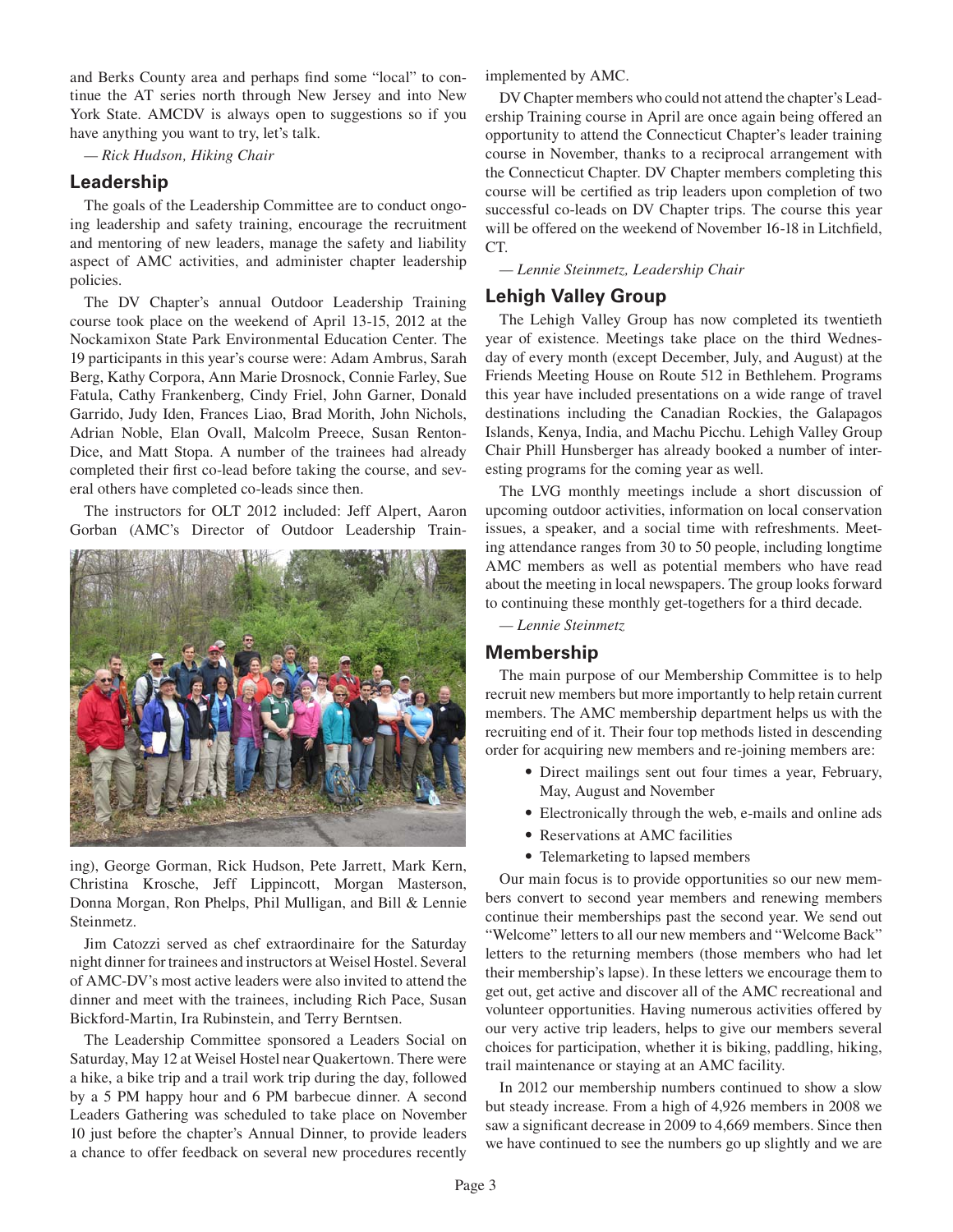now at 4,767 as of the end of September. Some of this increase may be due to the economy starting to come back but also our chapter Meetup site has helped with recruiting new members. Our Meetup trip leaders have done a wonderful job encouraging their participants to join AMC. Also our dedicated Mohican staff of Manager Quint Reiff and Asst. Manager, Matt Stopa have significantly increased the number of members they are signing up at the Mohican Outdoor Center over previous years.

We continued to schedule New Member hikes once a month at various parks within our region in an effort to meet new members and prospective members. We also held our annual New Members Social in March which was well attended.

Midori Wakabayashi, our Publicity Chair has been doing a wonderful job promoting AMC with outdoor retailers, representing our club at National Public Lands Days, National Trails Days and other such events. I personally "thank" Midori for all of her efforts to promote AMC.

In June I hosted a New Members Getaway at Mohican Outdoor Center which we combined with Lennie Steinmetz's Hike, Paddle and Play Getaway. This proved to be a winning combination as we had a full house. For many of the attendees this was their first visit to an AMC facility. They were pleasantly surprised and planned to return for more volunteer led Getaways. A few of the participants even went to August Camp after learning about it during our slide presentation about AMC.

Going forward we want to focus on promoting the "branding" of AMC in our region. We want people to see the AMC logo and know exactly what it represents. This task will be much easier by having the new professionally produced AMC tri-fold display and table skirts provided by AMC. We will continue to offer monthly New Member hikes and encourage our Meetup members to join AMC.

*— Joan Aichele, Membership Chair*

#### **Paddling**

**Trips:** A dry winter was followed by a dry spring and moderately dry summer, which made for a terrible whitewater year. The spring was so dry we even had to cancel or relocate flatwater trips. We also lost two whitewater leaders due to moves, and effectively lost three due to inter-leader problems.

Flatwater trips remain popular, and are often filled to capacity. For three years, we have been running numerous flatwater trips using Meetup to successfully fill trips to capacity, and used it to boost training course registration.

Flatwater trips increased a bit, but we will have run trips on about 50 paddling days this year, down from 70 last year.

**Training:** We safely and successfully completed all training sessions scheduled for the year, including the basic and river canoeing, introduction to whitewater kayaking, solo open canoe, and swiftwater safety and rescue.

**Donations:** The Canoe Committee received a generous anonymous donation of some paddles, life jackets and other paddling gear, which was put to use. A solo canoe donated by the family of late paddling leader Fred Bauerle, which we did not need, was donated the Wildlands Conservancy, where it was put to use.

*— Eric Pavlak, Paddling Chair*



# **Social**

The Social Committee sponsors three events annually. Below are summaries of the two that were held already and details of the one coming up.

**Spring Social:** The Delaware Valley Chapter Spring Activity Social was held of Saturday, March 24 at the Perkasie Fire Hall. More than 70 members and guests joined in the festivities which included hiking or biking followed by a social happy hour and a delicious buffet dinner. After everyone had their fill of hot roast beef, stuffed shells, fried chicken, cold cuts, etc the stewardship and hiking awards were given. A special thank you award was given to John Rowan for all of his help this past year. Thanks John. Dessert followed the awards and this segued into another social hour. What a great evening. Many thanks to our Social Committee which includes Stephanie Wall, Judy Iden and Midori Wakabayashi and to all those who showed up early or stayed late to set up and clean up. Next year we will have a salad and **more chocolate cake**. As always, the leftovers were donated to a Homeless Veterans Shelter in Bethlehem and they were thrilled with our kindness. The cost was held at \$10 to encourage more members to attend.

The one change that I made this year at the social was to hold the desserts until after the awards presentations. It encouraged people to stay longer and socialize, and they did.

**Chapter Picnic:** June 16 was a day full of sunshine and fun for the Annual Delaware Valley Chapter Picnic. We were lucky to have gotten the largest pavilion at Peace Valley Park and approximately 85 chapter members had a wonderful day. Some started with a bike ride or a hike before the cookout but everyone brought their appetites and chowed down on hamburgers, veggie burgers, hot dogs and the most wonderful assortment of salads and desserts you could imagine. The grills were expertly manned by Stephanie Wall (Social Committee member and past committee chair) and Chris Rapacki and additional Social Committee members, Judy Iden and Midori Wakabayashi did a bang up job of getting things set up and organized and kept everything running smoothly. Although it was hot, a number of adventurous members ventured out to the volleyball court and had a number of laughter filled games. What we lacked in talent we more than made up in fun. We also had a water balloon toss, quoits and many other games available. But most of all,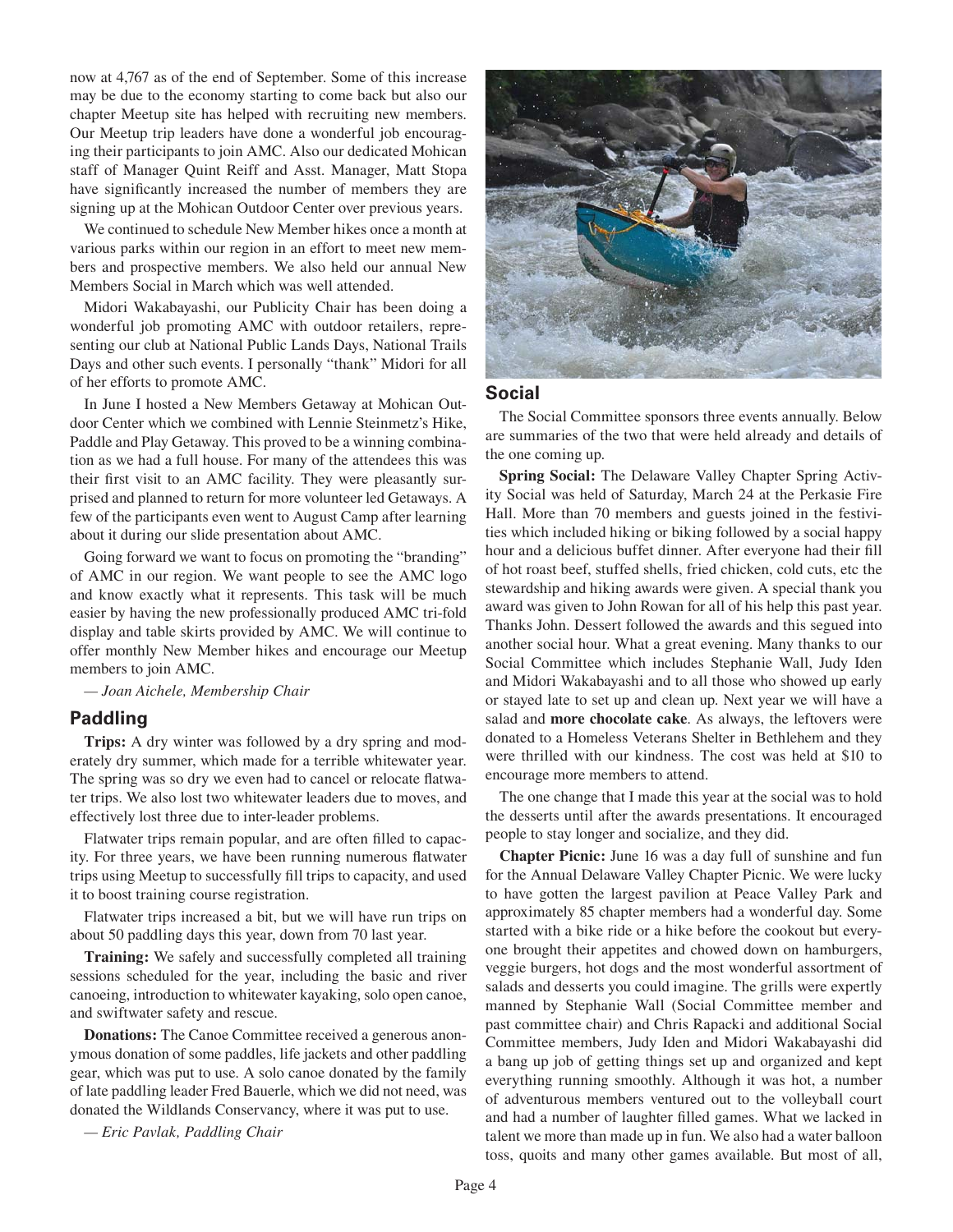everyone just enjoyed each other's company and had a spectacular day. Many people stayed late to just sit and talk and the sun was starting to set as we wound up the day. Make sure you check the AMC website after the new year for next year's picnic date so you can add this to your 2013 calendar.

**Annual Dinner:** This year's annual dinner is scheduled for Saturday, November 10 from 5-9 at the Upper Gwynned Fire Hall. We will have lots of hors d'oeuvres to start with our happy hour from 5-6. This will be followed by a hot buffet from 6-7 provided by Lindiger's and will have a vegetarian entree, meats, veggies, a salad, dinner rolls, etc. The chapter will provide iced tea and lemonade, hot tea and coffee. After a short business meeting to say goodbye to some executive committee members, welcome some new ones and present the Appie and Golden Appie Awards, we will be serving scrumptious desserts while we listen to one of our hiking leaders, Ed Loch, play guitar and sing to such artists as Jimmy Buffet, Creedance Clearwater Revival, etc. We hope to have a few lyrics available so everyone can sing-a-long. As always, there will be plenty of food and fun for everyone. This is a BYOB event and the last B doesn't mean backpack. The cost is \$25 which remains the same as last year. There will be a drawing for some small AMC prizes too.

Last year we had Outdoor Jeopardy which was a hit with some members and there were others who said that they did not want to try that again. The main reasons given were because one team leader never gave his team a chance to participate and another team had someone from the Bethlehem office who knew all the answers because he works for AMC. So we are trying something new.

*— Linda Watsula, Social Chair*

#### **Trails**

The Delaware Valley Chapter continues to work on trails in three significant areas of our jurisdiction.

The most significant event in 2012 was the award of the George and Helen Hartzog Award for Outstanding Volunteer Service, Park Volunteer Award, to Valley Forge National Historical Park. AMC-DV's work on the Mt. Misery trails and other sites was part of the qualification for award and the chapter was represented at a luncheon in Washington. National Park Service Director Jonathin Jarvis knew of AMC and spoke well of us.

First, we are maintaining our segment of the Appalachian Trail in partnership with the National Park Service, Keystone Trails Association and Appalachian Trail Conservancy. Mike Manes, Dan Schwartz, Bill Steinmetz and a host of others lead and perform work there. This year's Ridgerunner program, where we work with ATC to provide someone to patrol the AT during the Summer, and meet and greet the hikers, was a huge success. This entails patrolling for encroachments, unauthorized structures, and damage to the trail, both natural and man-made. Our volunteers are also assisting in defining the boundaries of the ATC corridor.

Also, we are continuing to maintain the trails on Mt. Misery at Valley Forge National Park. For National Public Lands Day in September we had a crew of 25 park visitors who worked on the drainage features. Thank you to Bill Lotz, Midori Wakabayashi and Jeff Schrager for helping to lead the park volunteers. This year we are continuing to keep the trails in their current state of good repair.

We are continuing to keep the trails at Nockamixon State Park in good repair. Pete Jarrett leads the work there. We incorporated a brush-clearing job in our Leaders' meeting in Spring, 2012.

In addition AMC-DV members are volunteering at other parks in the area, under the leadership of other clubs.

At the Spring Activities Social, we honored our dedicated trail workers with t-shirts for their efforts.

We have enquiries from several parks for trailwork projects. We can use volunteer leaders to come forward to help lead projects there, and trail workers as well.

Interested members, please contact me.

*— Phil Mulligan, Trails Chair*

#### **Young Members**

The DV Chapter's Young Members group was able to offer various hiking and social activities ranging from Delaware Water Gap to Philadelphia, Pennsylvania. 2012 was a year to focus on expanding the Young Members to not only 20 and 30-year-olds but also children. AMC-DV's Young Members group was able to offer children hiking opportunities as well as a field trip to the zoo. For the 18+ year-olds, various social activities included museum visits, speeches at various colleges, various festivals, walks and runs, and hikes with various levels of terrain. Currently, the Young Members group is reaching out to various Meetup groups to gain more interest in those aged 20-40 years. The group is looking to expand in the area and gain more Young Member Leaders.

*— Morgan Masterson, Young Members Chair*

# **Treasurer's Report**

#### **Overall Financial Assessment**

The Delaware Valley Chapter has continued to improve its financial position primarily due to the substantial savings in using the internet for publication of Footnotes rather than printing and mailing. We also received additional income through grants from various organizations.

#### **Financial Details**

The Delaware Valley Chapter operates as a branch of the Appalachian Mountain Club, a non-profit corporation with headquarters in Boston, MA. Chapter financial activities comply to rules established by the AMC, including the AMC fiscal year from January 1 through December 31. The chapter's books are maintained on a cash basis in a computerized accounting system and the chapter provides an annual financial report for AMC audit and review within a month after completing the fiscal year.

Chapter income comes primarily as an allocation of a portion of the AMC dues paid by members who reside in the Delaware Valley area. In the 12 months covered by this report, this dues allocation provided more than 80 percent of the chapter income, similar to previous years. Because this report occurs before the end of the official fiscal year, it follows the format from recent years and covers a 12-month accounting period from October 1, 2011, through September 30, 2012. Comparisons are provided with the preceding 12-month period.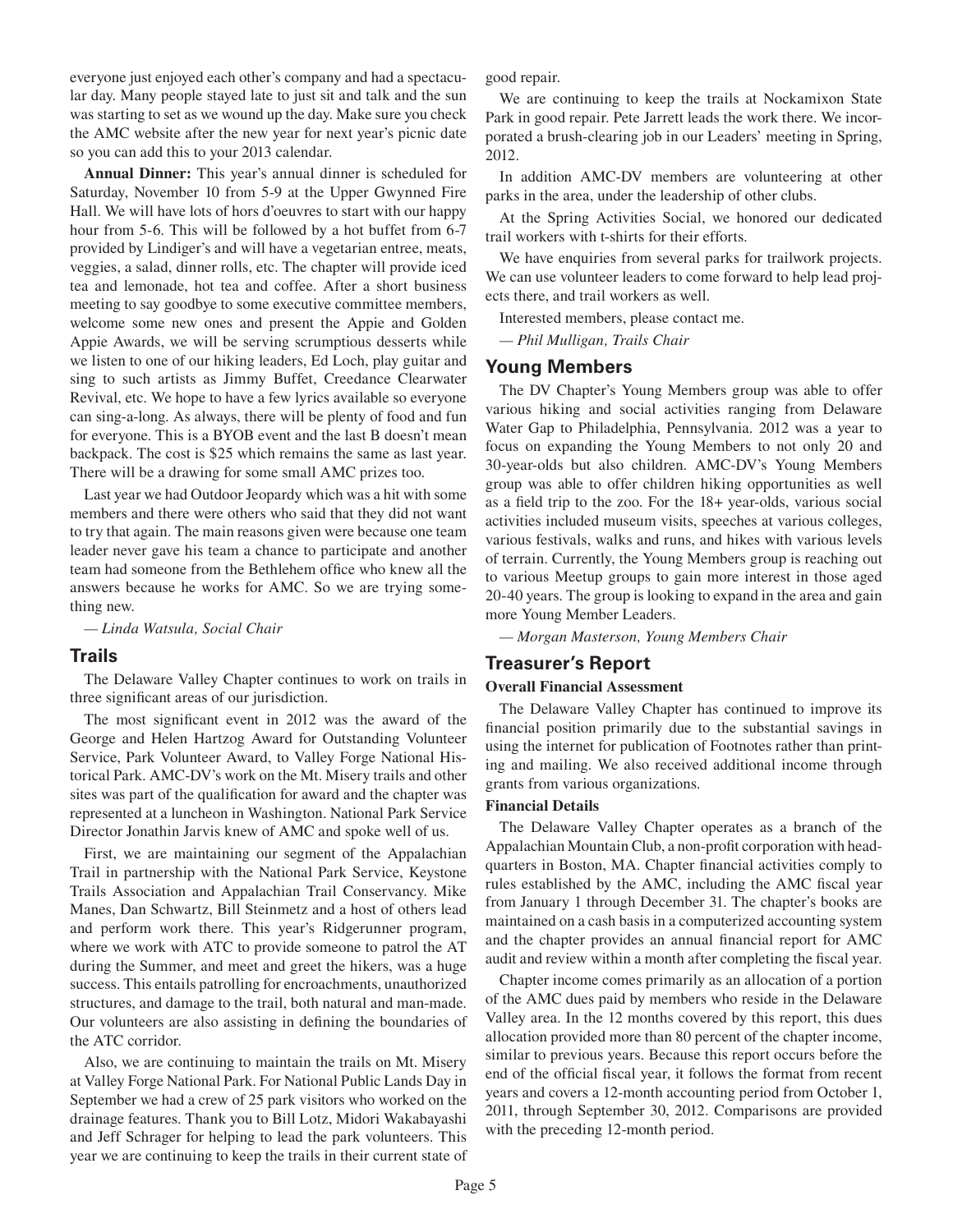# **Operational Income vs. Expense for the 12 month period from 10/1/2010 thru 9/30/2011 compared to prior 12 month period**

| <b>Income</b>                        | <b>Current Period</b> | <b>Prior Period</b> |
|--------------------------------------|-----------------------|---------------------|
| Allocation from AMC Dues             | 17,236.25             | 16,944.50           |
| Membership Sales                     | 1,690.00              | 1,220.00            |
| Misc. Income                         | 2,142.18              | 1,322.84            |
| Net income from Activity Fees        | 1,446.39              | 29.73               |
| Merchandise Sales                    |                       |                     |
| <b>Interest from Bank Accounts</b>   | 13.31                 | 10.65               |
| <b>Total Income</b>                  | 22,528.13             | 19,527.72           |
| <b>Expenses</b>                      |                       |                     |
| Communication                        | 1151.75               | 192.36              |
| Attendance at Club-wide AMC Meetings | 2,007.74              | 2,394.70            |
| Trails & Shelter Maintenance         | 7293.60               | 629.61              |
| Recognition                          | 2,012.70              | 1,306.50            |
| <b>Chapter Social Events</b>         | 1,038.70              | 392.64              |
| <b>Committee Expenses</b>            | 2,069.53              | 519.42              |
| Membership Activities                | 840.04                | 625.52              |
| <b>AMC Program Support</b>           |                       |                     |
| Canoeing Program                     | 1,354.07              | 755.84              |
| Leadership and Outdoor Skills        | 986.02                | 1,331.00            |
| Liability Insurance                  | 160.00                |                     |
| <b>Bank Fees</b>                     |                       |                     |
| <b>Total Expenses</b>                | 1,8914.15             | 8,147.59            |
| Surplus - Income less Expenses       | 3,613.98              | 11,380.13           |

*Note: The September 2011 invoice from AMC for the Ridge Runner payroll of \$6,899 was not paid until October 2011. If the invoice had been paid in September the surplus for 2012 would have been increased by that amount and the 2011 surplus would have decreased by that amount.*

The Chapter has cash assets to meet near term needs.

# **Cash Assets on 9/30/2012 Compared to 9/30/2011**

|                                | 9/30/2012 | 9/30/2011 | Increase (Decrease) |
|--------------------------------|-----------|-----------|---------------------|
| Checking Account               | 5,626.31  | 2.692.73  | 2933.58             |
| Money Market Account (Savings) | 27,042.79 | 26,362.39 | 680.40              |
| <b>Undeposited Funds</b>       | -         | 210.00    | (210.00)            |
| <b>Operating Cash Assets</b>   | 32,669.10 | 29,265.12 | 3,403.98            |
| AMC Investment Account*        | 26,028.74 | 24,073.35 | 1,955.39            |

 *\* The AMC Investment Account is managed by AMC and is available to Chapters to provide long-term growth opportunities for funds not needed for current operations. Deposits and withdrawals of these funds are restricted to specific periods of each calendar quarter.* 

Checking and money market funds are in FDIC-insured bank accounts.

Cash assets are divided among the three categories as:

| Income                    | <b>Current Period</b> | <b>Prior Period</b> |
|---------------------------|-----------------------|---------------------|
| <b>Operating Funds</b>    | 32,669.10             | 29,265.12           |
| Reserve Funds             | 26,028.74             | 24,073.35           |
| Henry Wu Scholarship Fund | 802.72                | 802.72              |
| Total                     | 59,500.56             | 54, 141, 19         |

*Operating Funds are the funds and reserves for day-to-day operation of the Chapter. Reserve Funds are set aside for long-term growth.*

*The Henry Wu Scholarship Funds are allocated for fi nancial support to youth and student programs in fi elds appropriate to AMC's mission of conservation, education and recreation.*

Questions or comments on this report are welcome and can be addressed to the Treasurer at the Annual Dinner or by e-mail to: treasurer@amcdv.org - Richard Einstein, Treasurer.